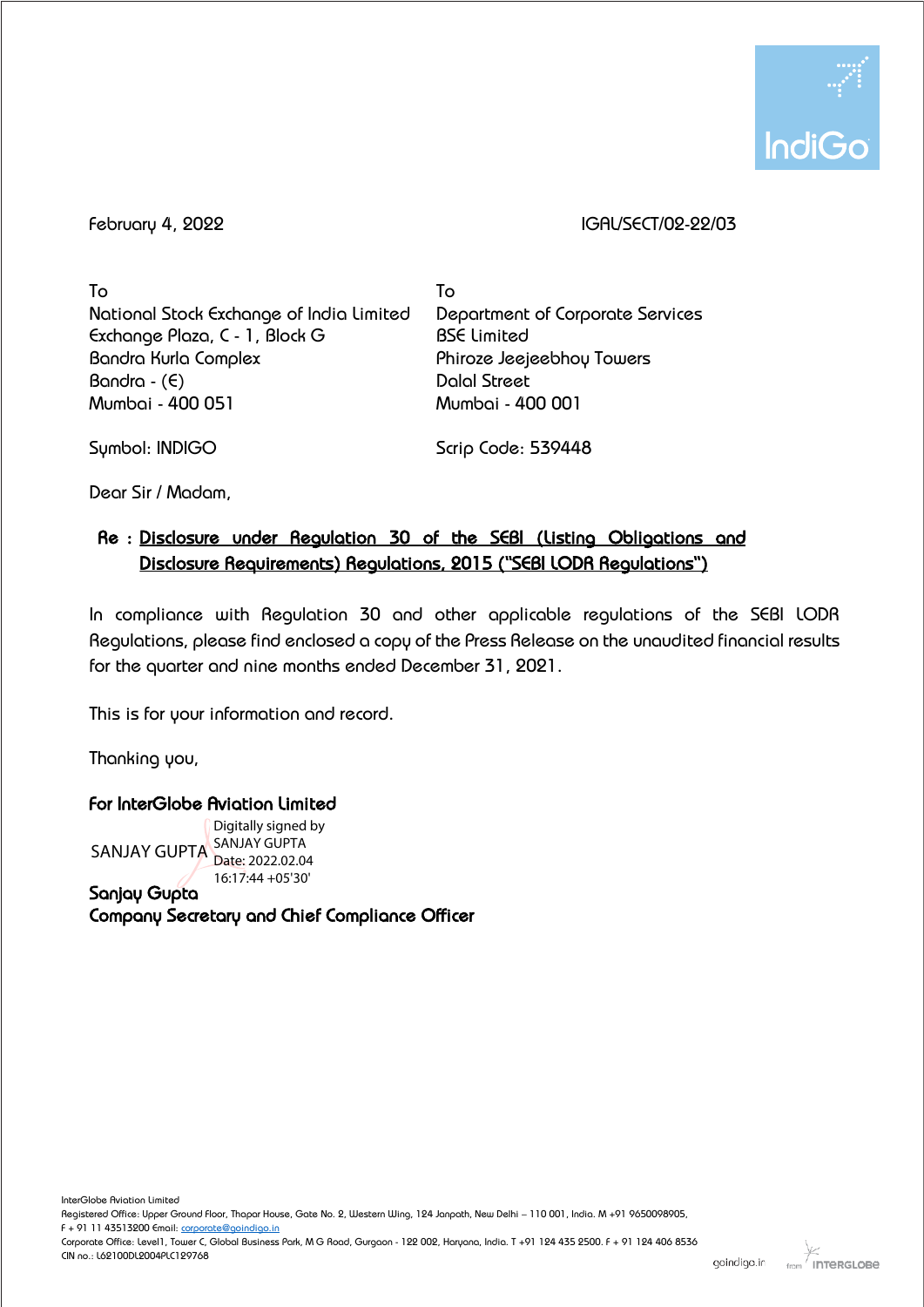

# **Press Release**

# **IndiGo reports net profit of INR 1,298 million and EBITDAR of INR 19,955 million for the quarter ended December 2021 on a consolidated basis.**

Gurgaon, February 04, 2021: InterGlobe Aviation Ltd. ("IndiGo") today reported its third quarter fiscal year 2022 results

- Revenue from Operations of INR 92,948 million for the quarter, an increase of 89.3% against a 50.3% increase in capacity compared to same period last year
- EBITDAR of INR 19,955 million with EBITDAR margin of 21.5% for the quarter, compared to EBITDAR of INR 9,871 million with EBITDAR margin of 20.1% for the same period last year
- Profit before tax of INR 1,337 million, compared to loss before tax of INR 6,231 million for the same period last year
- Basic earnings per share was INR 3.37 for the quarter
- Total cash of INR 173,189 million including free cash of INR 78,141 million

# **Profitability Metrics**

|                      | Quarter ended     |           |           |  |
|----------------------|-------------------|-----------|-----------|--|
| Particulars (INR mn) | Dec <sup>21</sup> | $Dec^620$ | Change    |  |
| <b>EBITDAR</b>       | 19,955            | 9,871     | $+102.2%$ |  |
| <b>PBT</b>           | 1,337             | 6.231     | $+121.5%$ |  |
| <b>PAT</b>           | .298              |           | $+120.9%$ |  |

|                      | <b>Quarter ended</b> |           |               |  |
|----------------------|----------------------|-----------|---------------|--|
| Particulars (INR mn) | Dec <sup>21</sup>    | $Sep^21$  | <b>Change</b> |  |
| EBITDAR              | 19,955               | 3,408     | $+485.5%$     |  |
| <b>PBT</b>           | 1,337                | (14, 357) | $+109.3\%$    |  |
| <b>PAT</b>           | .298                 | 14.357    | $+109.0\%$    |  |

## **Operational Metrics\***

|                    | <b>Quarter ended</b> |                   |               |  |
|--------------------|----------------------|-------------------|---------------|--|
| <b>Particulars</b> | $Dec^21$             | Dec <sup>20</sup> | <b>Change</b> |  |
| ASK (billion)      | 23.0                 | 15.3              | $+50.3%$      |  |
| RPK (billion)      | 18.3                 | 11.0              | $+66.4%$      |  |
| Load Factor        | 79.7%                | 72.0%             | $+7.7$ pts    |  |

\*Includes non-scheduled operations

| <b>Quarter ended</b> |        |               |  |
|----------------------|--------|---------------|--|
| Dec <sup>21</sup>    | Sep`21 | <b>Change</b> |  |
| 23.0                 | 15.8   | $+45.2%$      |  |
| 18.3                 | 11.2   | $+62.7\%$     |  |
| 79.7%                | 71.1%  | $+8.6$ pts    |  |
|                      |        |               |  |

\*Includes non-scheduled operations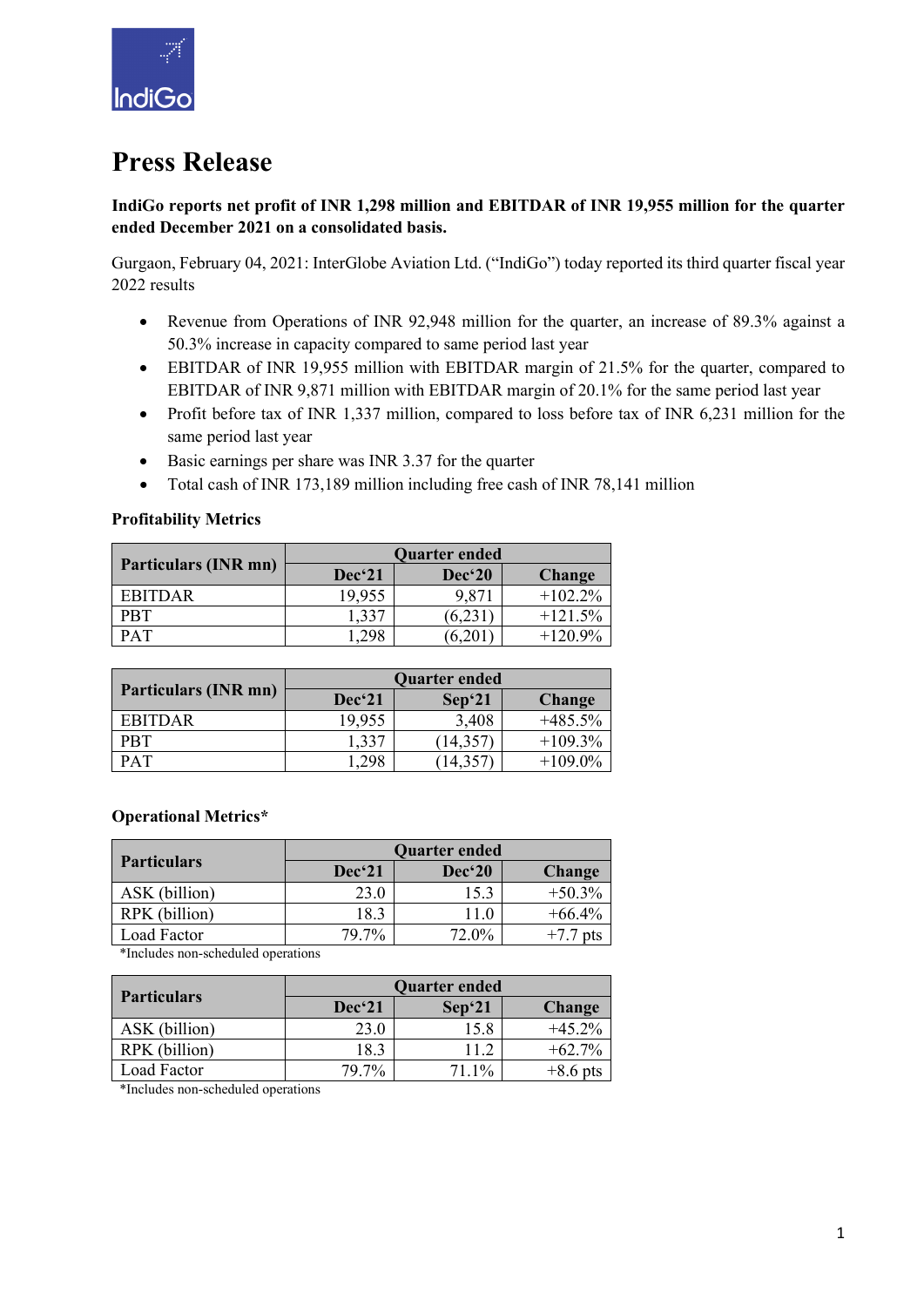The Company's CEO, Mr. Ronojoy Dutta said, *"I am pleased that we were able to report a profit for the third quarter. It demonstrates that our business model is fundamentally strong. Our employees have remained a pillar of strength throughout this health crisis and have steadfastly provided superior service to our customers."*

#### **Revenue and Cost Comparisons**

Total income for the quarter ended December 2021 was INR 94,801 million, an increase of 84.3% over the same period last year. For the quarter, our passenger ticket revenues were INR 80,731 million, an increase of 98.4% and ancillary revenues were INR 11,417 million, an increase of 41.3% compared to the same period last year.

| <b>Particulars (INR mn)</b> | <b>Quarter ended</b> |                   |               |  |
|-----------------------------|----------------------|-------------------|---------------|--|
|                             | Dec <sup>21</sup>    | Dec <sup>20</sup> | <b>Change</b> |  |
| Revenue from Operations     | 92,948               | 49,100            | $+89.3%$      |  |
| Other Income                | 1,853                | 2,328             | $-20.4%$      |  |
| Total Income                | 94,801               | 51,428            | $+84.3%$      |  |
| $RASK*(INR)$                | 4.09                 | 3.27              | $+25.0%$      |  |
| Yield (INR/Km)              | 4.41                 | 3.70              | $+19.2%$      |  |

\*Net of finance income of INR 1,002 million and INR 1,522 million for quarter ended Dec'21 and Dec'20 respectively

|                             | <b>Quarter ended</b> |                   |          |  |
|-----------------------------|----------------------|-------------------|----------|--|
| <b>Particulars (INR mn)</b> | Dec <sup>21</sup>    | Sep <sup>21</sup> | Change   |  |
| Revenue from Operations     | 92,948               | 56,085            | $+65.7%$ |  |
| Other Income                | 1,853                | 1,902             | $-2.6\%$ |  |
| Total Income                | 94,801               | 57,987            | $+63.5%$ |  |
| $RASK*(INR)$                | 4.09                 | 3.60              | $+13.5%$ |  |
| Yield (INR/Km)              | 4.41                 | 4.19              | $+5.2\%$ |  |

\*Net of finance income of INR 1,002 million and INR 1,053 million for quarter ended Dec'21 and Sep'21 respectively

Total expenses for the quarter ended December 2021 were INR 93,464 million, an increase of 62.1% over the same quarter last year.

|                            | <b>Quarter ended</b> |                   |               |  |
|----------------------------|----------------------|-------------------|---------------|--|
| Particulars (INR mn)       | Dec'21               | Dec <sup>20</sup> | <b>Change</b> |  |
| Fuel Cost                  | 32,693               | 11,429            | $+186.0\%$    |  |
| Other Costs excluding fuel | 60,771               | 46,230            | $+31.5%$      |  |
| <b>Total Cost</b>          | 93,464               | 57,659            | $+62.1%$      |  |
| $CASK*(INR)$               | 4.03                 | 3.68              | $+9.6%$       |  |
| $CASK$ ex fuel* (INR)      | 2.60                 | 2.93              | $-11.1%$      |  |

\*Net of finance income of INR 1,002 million and INR 1,522 million for quarter ended Dec'21 and Dec'20 respectively

|                            | <b>Quarter ended</b> |          |               |  |
|----------------------------|----------------------|----------|---------------|--|
| Particulars (INR mn)       | Dec'21               | $Sep^21$ | <b>Change</b> |  |
| Fuel Cost                  | 32,693               | 19,894   | $+64.3%$      |  |
| Other Costs excluding fuel | 60,771               | 52,450   | $+15.9%$      |  |
| <b>Total Cost</b>          | 93,464               | 72,344   | $+29.2%$      |  |
| $CASK*(INR)$               | 4.03                 | 4.51     | $-10.7%$      |  |
| $CASK$ ex fuel* $(INR)$    | 2.60                 | 3.25     | $-19.9%$      |  |

\*Net of finance income of INR 1,002 million and INR 1,053 million for quarter ended Dec'21 and Sep'21 respectively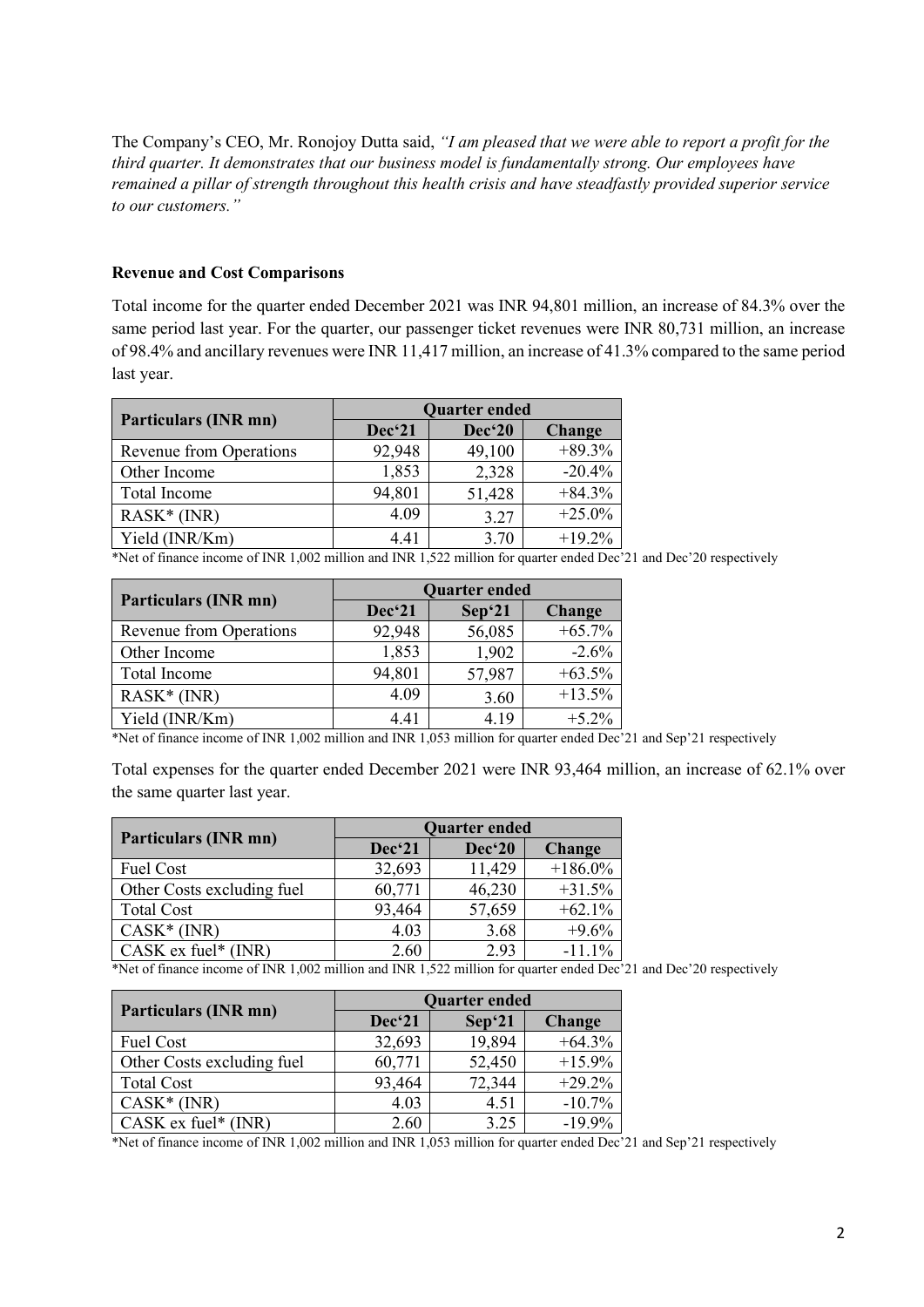# *Cash and Debt*

As of 31st December 2021

- IndiGo had a total cash balance of INR 173,189 million comprising INR 78,141 million of free cash and INR 95,048 million of restricted cash.
- The capitalized operating lease liability was INR 307.645 million. The total debt (including the capitalized operating lease liability) was INR 351,534 million.

# *Network and Fleet*

- As of 31<sup>st</sup> December 2021, fleet comprised 283 aircraft including 56 A320 CEOs, 140 A320 NEOs, 52 A321 NEOs and 35 ATRs; a net increase of 4 aircraft during the quarter.
- IndiGo operated a peak of 1,574 daily flights during the quarter including non-scheduled flights.
- During the quarter, provided scheduled services to 71 domestic destinations and various international locations through passenger charters and air bubble flights.

# *Operational Performance*

For the period October-December'21

- IndiGo had a Technical Dispatch Reliability of 99.92%.
- IndiGo had an on-time performance of 84.3% at four key metros and flight cancellation rate of 0.4%.

## *Future Capacity Growth*

• Fourth quarter fiscal year 2022 capacity in terms of ASKs is expected to reduce by around 10-15% as compared to the third quarter fiscal year 2022.

## *Awards and Accolades*

- IndiGo's fleet was ranked "World's second youngest aircraft fleet' in the category '100+ aircraft in their fleet' by ch-Aviation.
- IndiGo was ranked as the ' $10<sup>th</sup>$  largest airline globally and largest in APAC by capacity' by the OAG.
- IndiGoReach, the CSR arm of IndiGo won the 'Mahatma Award' for CSR Excellence.
- IndiGo was recognized as one of the 'Top 25 Safest Workplaces in India by KelpHR PoSH Awards 2021'.
- IndiGo won the 'India POSH Award 2021' for its POSH related practices. The award recognizes safe & inclusive workplace in India.
- IndiGo won a Gold & Bronze award at the 10th edition of 'ACEF Asian Leaders Forum & Awards 2021'.
- IndiGo won six awards at the 'Chief Learning Officer (CLO) Awards' organised by the Tata Institute of Social Sciences and LeapVault.